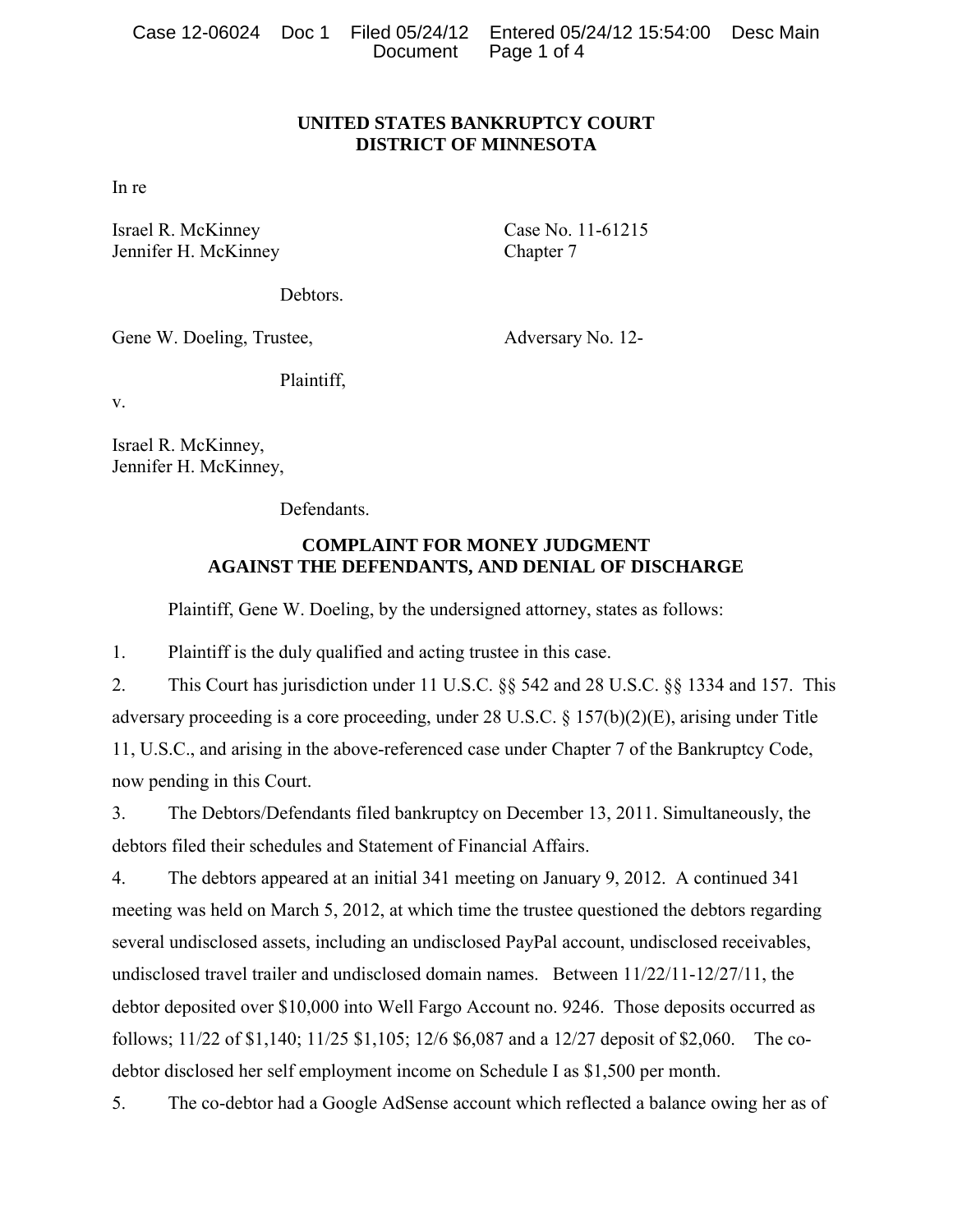November 30, 2011 of \$2,060.16. The co-debtor withdrew these funds from her Google account on December 23, 2011, ten days after she filed bankruptcy. The Google account was not disclosed on the debtors' bankruptcy schedules.

6. The trustee, on information and belief alleges that the co-debtor had one or more PayPal accounts which had cash in them on the date she filed bankruptcy, which were not disclosed.

7. The co-debtor had income coming in from New Media Consultants, which was not disclosed. The co-debtor received a payment from this entity into her PayPal account on December 23, 2011 of \$500.

8. The co-debtor had income coming in from Burst Media which was not disclosed. The debtor had an account receivable from Burst estimated to be around \$400 at the time the bankruptcy was filed.

9. The debtors had a travel trailer which they purchased in the spring of 2010 for \$900 and which they still possessed at the time of the bankruptcy filing. The debtors sold that asset after their bankruptcy filing to a friend for \$400. This trailer was not disclosed on the debtors' bankruptcy schedules.

10. The debtors purchased a 34 foot Jayco Jayflight camper in early 2011 for \$12,000. They sold this camper in May 2011 and received \$9,000 from the sale. The debtors did not disclose the transfer or sale of this asset in their bankruptcy schedules or at the initial 341 meeting. The debtors claimed at the continued creditors meeting they did not have to disclose this transaction because they were holding an open title when it was sold, and therefore they never owned the camper.

11. The co-debtor is a website blogger who earned over \$148,000 in blogging and ad revenue in 2011 through her website domains. The co-debtor blogged on and owned the following domains at the time the bankruptcy was filed, which were not disclosed in the debtors' bankruptcy schedules:

- A. www.JenniferMckinneyphotography.com
- B. www.mycharmingkids.net
- C. www.mckmama.com
- D. www.mycharmingkids.net/deals

12. The debtors made the following transfers of cash from the bank accounts which were not disclosed in the Statement of Financial Affairs.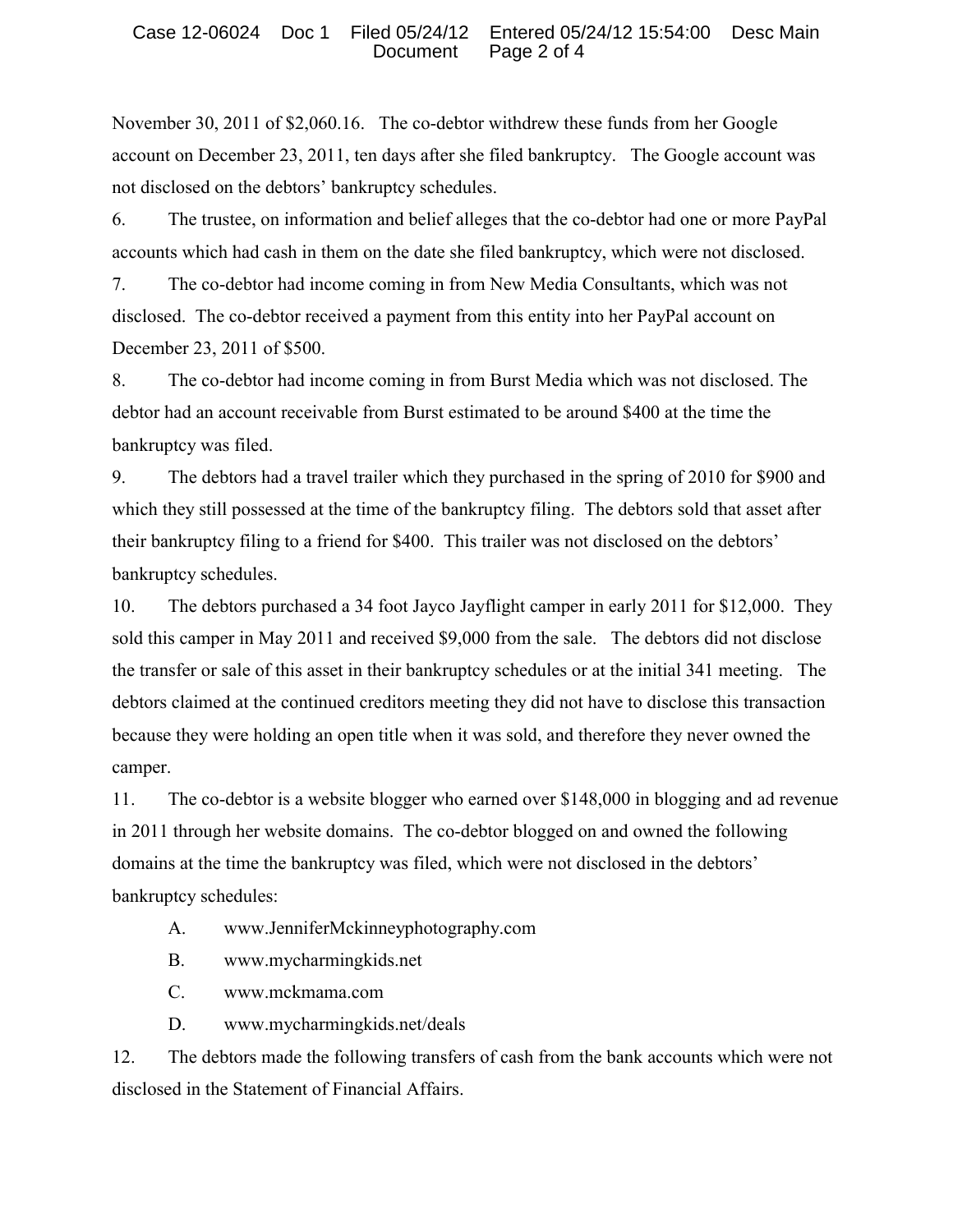- A. February 1, 2011- donation of \$1,000 to friend's international adoption.
- B. February 1, 2011-donation of \$1000 to GNHI, reported by the debtor to be an African humanitarian organization
- C. October 3, 2011- Gift of \$300 to Nancy Lee Brady, the debtor's mother.

13. In the statement of financial affairs the co-debtor disclosed her 2011 self-employment income as \$55,000, when she knew at the time she filed her bankruptcy that her gross income from self-employment was approximately \$148,000.

14. Transfer / preference to John Sauls, the co-debtor's father, of \$1,200 within one year of the debtors' bankruptcy filing.

15. The trustee, upon information and belief, alleges that the co-debtor has manipulated her income downward during the two month period prior to her bankruptcy filing. She switched off ads on her website/domain to manipulate and lower ad revenue from her website, from which she drew income. Since the debtors' bankruptcy filing, those ads have been turned back on and the co-debtor is again earning money from those ads.

## **COUNT I**

# **11. U.S.C. § 727(a)(2)(B)**

16. The trustee realleges paragraphs 1 through 15 in support of this claim. The debtors have transferred, removed, destroyed, mutilated or concealed or have permitted to be transferred, removed, destroyed, mutilated or concealed, property of the estate after the date of the filing of the petition, namely the funds in the PayPal and Google accounts were undisclosed and have been used by the debtors; the debtor sold the enclosed travel trailer that was not disclosed and which was property of the estate, to a third party.

### **COUNT II**

### **11 U.S.C. § 727(a)(3) DENIAL OF DISCHARGE**

17. The trustee realleges paragraphs 1 through 16 in support of this claim. The Debtors have concealed, destroyed, mutilated, falsified, or failed to keep or preserve any recorded information, including books, documents, records, and papers, from which the debtors' financial condition or business transactions might be ascertained. The debtors failed to keep adequate books and records from which their financial transactions could be ascertained. The co-debtor was receiving cash payments from photography clients that were not disclosed and for which she has been unable to provide an accounting.